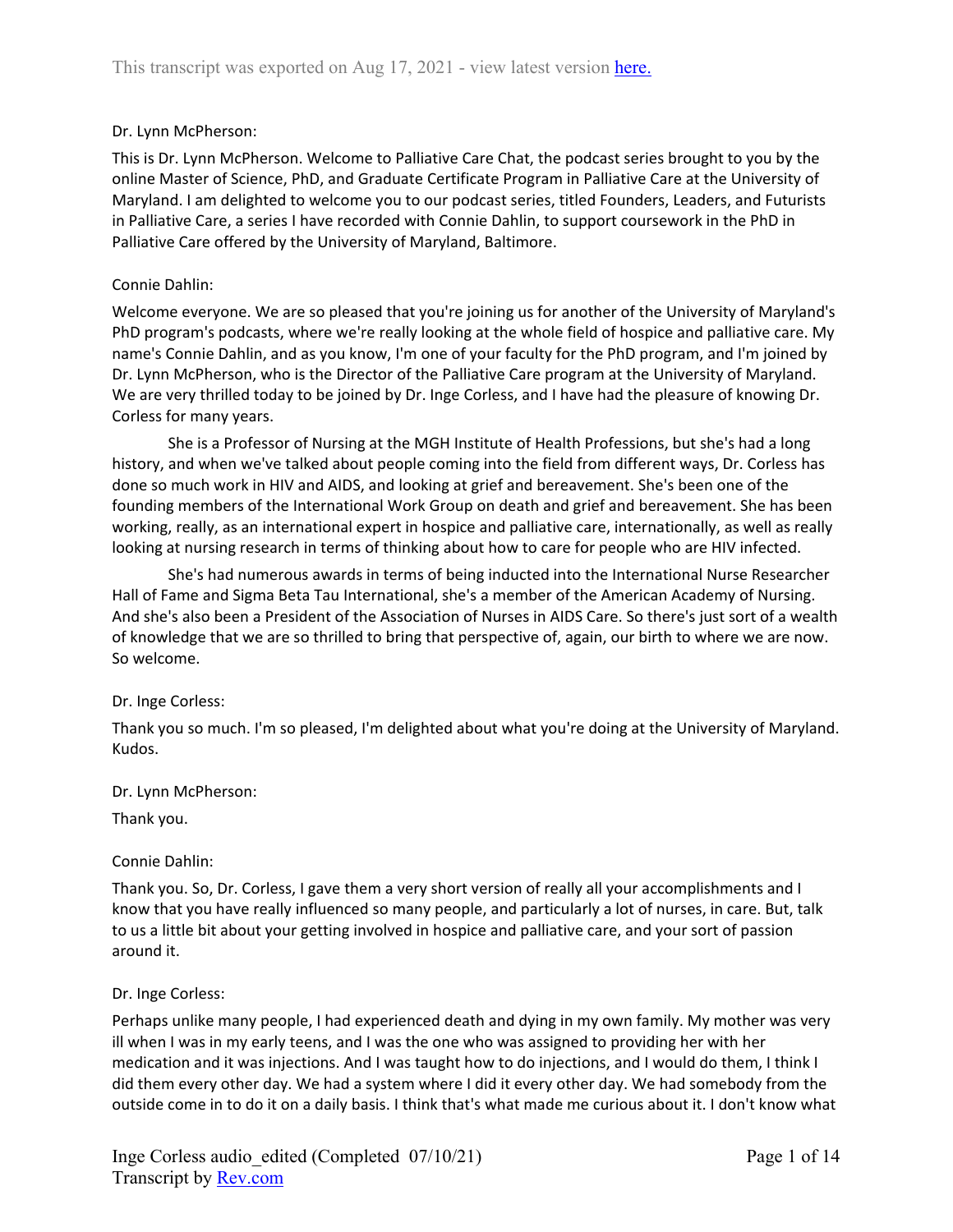prompted me, when I was at the University of Michigan, to begin to study hospice programs in the United States. I did write to all the different programs and look at what was happening, and how it was developing, and what the components were.

I think there may have been some, I'm trying to think whose lectures I might've gone to that made me curious about what it was that was going on, but I decided I wanted to get a broader perspective of what was going on. And I also went to a meeting, I'm trying to think who it was. Oh, I'm blocking on her name, I'll think of her name afterwards I'm sure, who was doing a lot of work on death and dying, and talking about a lot of work in death and dying, but not doing hospice programs per se. Excuse me?

Connie Dahlin:

No, go ahead.

### Dr. Inge Corless:

I heard some background noise, I didn't know if you wanted to interject something. But, back in, would you believe 1978 was when I conducted that study. And in 1979, I was invited to a meeting of the International Work Group on Death, Dying and Bereavement, in Canada, as a matter of fact. And after you go to a meeting and people decide whether you would become a valuable member, and I think it was the same year that Steve Connor was also there for the first time, we discovered that, and I was inducted into IWG.

That same year, I had met a physician who was interested in developing a hospice program in Albany, New York, at St. Peter's Hospital, it became St. Peter's Hospice. And what I liked about it was that it was not only inpatient care, it was also home care. And so we were seeing people in their own home settings, which is important for those people who are able to manage that, and have the family and support necessary to manage that. And we also had the home care, and we had bereavement care, so we did some work after, with the family, after the patient had died.

I also agreed, at that time, to participate in a study which was being done by Brown University. And it was a study, they were looking at these new hospice programs, and it was Vince Moore who did that study. And they knew I was a PhD from Brown, somehow they worked that out, and how could I say no? And so, we were one of the programs that, we were a control for the programs they were looking at.

And then while I was at Michigan, where I did the study, I also went to meetings of the nascent state nurses, state hospice association. I've so accustomed to saying nurses, but it was a state hospice association. And saw what they were doing and was very impressed with what they were doing. So when I moved to New York to be the Hospice Program Director, I got involved in the New York State Hospice Association, which was really just starting. So I was able to provide, they were very interested in what I had learned at Michigan and what they were doing, and so became involved right away with the New York State Hospice Association.

And I was active in attending meetings in Washington DC, when we were getting to the point of doing the hospice legislation. But that was a little bit later, but it was interesting, and I reviewed, the research background is really very, very helpful because you learn how to read things in a different way than you might have read them before you had that background. This may be a plug for your program, but it's really for doctoral study.

I could see where the problems would be because they were very, very clear, it became very clear that what they wanted to do was to make sure that if you got payment for a hospice program, you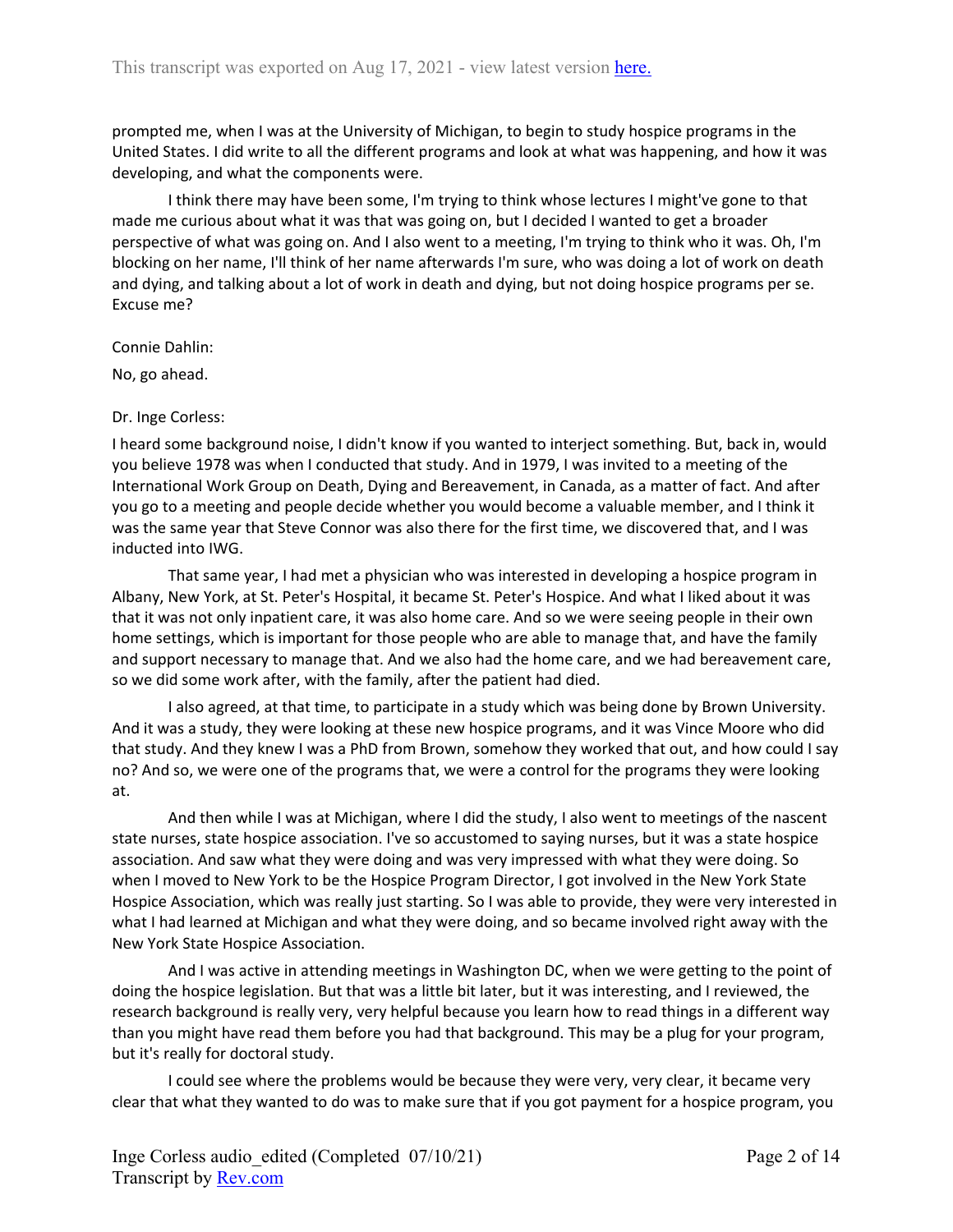can't get payment for anything else. You could get payment if you fractured your knee, if there was a fall and you fractured your knee, but was not associated with hospice care, it was independent of that, you might get reimbursement, but otherwise there would be no reimbursement. You had to choose one or the other, and you had to forego your regular payments of insurance if you chose hospice. So I saw that immediately as a problem, not for the government, for the individual.

## Connie Dahlin:

And I think that's important for people to understand, because I think we talk about how novel it was, considering that it happened in the Reagan era, and that when you thought about a per diem, per rate, that was a novel thing. I think what people have looked about, this is a great service, but I think you're really the first person to articulate this financial part where the government was sort of saying, okay, if you're going to say you want this, then that's all you get. You don't get to have that, so it's no mixing, you have one or the other.

I think sometimes we have continued to have the discussion since we're the only country that has done that, and what that has meant about hospice development here, and thinking about death and dying, is it a good thing or a bad thing? Because I think sometimes other countries just think we're crazy because we have such a delineation, but yet we have to, because of our insurance, whereas in other countries, there's this real sliding of palliative care and hospice and that. So I don't know if you have other comments or thoughts about that?

## Dr. Inge Corless:

What my thoughts are, when you were speaking was, to think about, okay, what are we doing in terms of how I'm jumping to palliative care, and the way we're now defining palliative care. The term palliative care started with Bal Mount, in Montreal, and he used that term because hospice somehow didn't translate well into French. This is Montreal, Quebec, and everyone spoke French, and [inaudible 00:11:19] for me, but anyway, most people spoke English in the hospice as well.

### Connie Dahlin:

So when you, I mean, but when you think about that and you think about then the development of palliative care, what are your thoughts about... Did you think that then that was naturally going to happen because people were having to make this difficult choice, and people don't like to. In American culture, people like to always have all the choices. They don't want to have one delineated for them.

### Dr. Inge Corless:

Well, I just reviewed a paper for a journal, and I had to ask, they use the term palliative care, and I had to ask in the review, how are you using this term? Are you using it as an alternate term for hospice? Or are you using it in terms of palliative care is something we provide all the way along when there's a serious life threatening illness? My glasses keep sliding, you use a mask and all that, everything gets sort of slider. Yeah, it isn't clear how we're doing it, I'm not sure how palliative care is being paid for. Is it a palliative care with a small p or is it palliative care with a capital P? The capital P being you open it to hospice, and the small p being, there's sort of symptom management that we've always wanted to provide, but really looking more globally at the individual, all of the psychosocial issues, and some of the family issues.

### Connie Dahlin: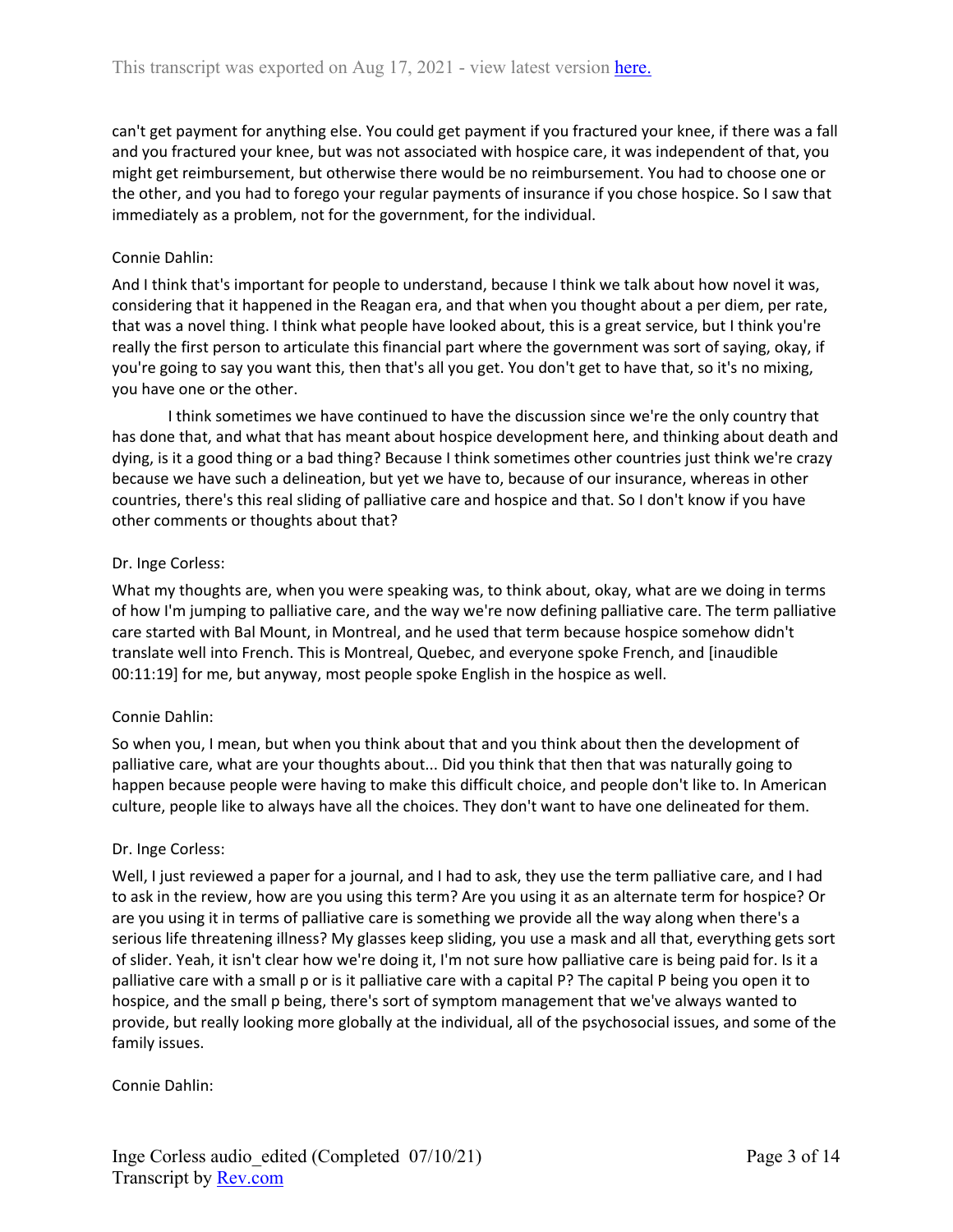Well, and I think, knowing the work that you've done in HIV, I mean, I think you bring up a great point, of the little p that people say, "Well, this is palliative chemotherapy." Or I was thinking the other day of, with AIDS care, it was so hard for hospices because the medications were more expensive and you had hospices deciding which medications were palliative or not, which, having taken care of some of these patients, which I know you have, at that point, the way that HIV was, like these were really sick people and they had a lot of symptoms. And there's people who had no experience with HIV deciding which of those medications were small p and which were big P. I think about it now, and I'm thinking, that was just insane.

I mean, if we had somebody like Dr. Fauci telling us that, that would be a whole different thing, but I think that was probably, in my mind, one of the first times of not only the HIV crisis, but a crisis for hospices, because if they were going to say anybody with a terminal illness, here they get this group of people who are really sick and, oh, by the way, they're younger, and oh, by the way, they have a lot of medications, but then you're going to say, oh, well, no, no, no, we're not going to do it for that group, so it set up a very interesting dynamic.

### Dr. Inge Corless:

I want to be sure to mention, again, Bel Mount, because he's been an incredible figure. He's a physician, and an incredible figure in early hospice that I want people to know about. I had the opportunity, as did others, you have to apply, but I had the opportunity to spend a month in Quebec at the Royal Vic, and it was a wonderful, wonderful experience. I was looking at what they were doing in terms of care and their administrative process. They were very interested in what I was going to be doing in terms of home care at St. Peter's. So it was really a wonderful experience. I think, I hope, all around, but Bal Mount, by having that internship program, that was very, very helpful. I mean, Cicely Saunders, who needs to be mentioned as well, I'm sure that others have mentioned her, just a very impressive woman, her situation at the St. Christopher's Hospice was just amazing, amazing, to say the least.

I mean, she knew every, well, everyone knew her, and she knew a lot of the people who were involved in hospice because she was also a member of the International Work Group on Death, Dying and Bereavement. So being part of different organizations was important. The other person I want to be sure to mention is Florence Wald. I don't know whether anyone else has mentioned her before, but she was Dean at the Yale School of Nursing, and really was one of the founders, as well, of hospice in the US, she founded the Connecticut hospice, in what was close to New Haven. Anyway, and one of the first inpatient hospices, when it was built, it was really very impressive to see what she was trying to do, because she was trying to make sure that everyone had an opportunity to be outside.

At St. Peter's Hospice, we were up on sixth, seventh floor. It was very hard to be outside. You could sort of see through the windows, and we did some things with windows, but also protection with the windows, meaning you don't want someone to suddenly go out the window, or fall out the window, or something like that, that's what I meant by protection. But her hospice was on the ground, and so people could go outside into a little patio right outside their door of their hospice room, which I thought was really very, very creative in terms of the architecture that was done there.

### Connie Dahlin:

And she also had a, so that was one of my assignments, so actually, Dr. Corless and I had a colleague, Dr. Sylvia Drake-Paige, who taught a death grief course that I had to take in school, and so I had a year long hospice. And we were required to go to see Connecticut Hospice in Bradford, and I just remember that the beauty of it was that not only were they able to go outside, but there was a children's center underneath because they wanted people to hear the circle of life, and to hear these children playing in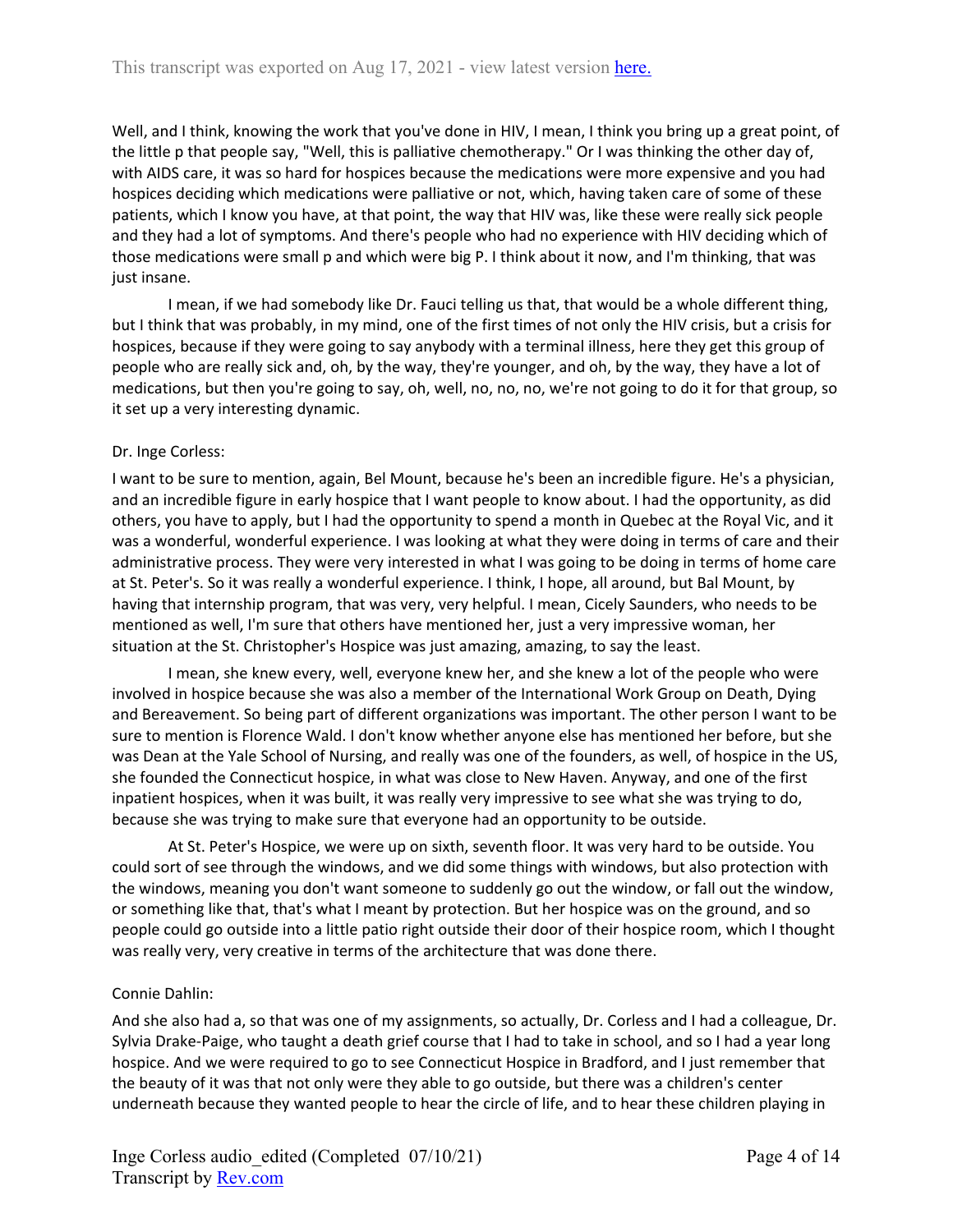terms of being like that. And so I think you're right, these people who are thinking not only of the physical care, but this whole, the circle of life and sort of thinking, "Yep, you may be really sick, and there's still joy in the world."

## Dr. Inge Corless:

And Florence's husband, Henry, was also very, very involved with that, and also so supportive of Florence. So it was really the two of them working on it, but certainly led by Florence, who also later looked at issues in terms of being incarcerated, and did a lot of work on that, which was impressive.

## Dr. Lynn McPherson:

And, Dr. Corless, that's sort of interesting because I know that Dr. Wald did a lot of work on that, I know that Dr. Kubler-Ross was sort of thinking about children and some of that, and it sort of felt like that got done. And then that population kind of got marginalized again, there was the Angola project, and it sort of feels like it's kind of starting to have some attention again, but that's an interesting kind of sociological piece about what happened in the intervening years. Did people decide this wasn't important or in the scheme of things? I don't know.

### Dr. Inge Corless:

Well, Kubler-Ross ended up moving around a bit, in terms of her where she was located, she was in the South, and then she was in the West. I saw her in, she was living in a trailer in the West when I visited her. We had met earlier, saw each other occasionally on meetings. She was the person who led that meeting back in 79 that I attended, that I was very impressed with what she was doing. And that's where I met Michael Murphy, the physician who was also interested and invited me to join him, in Troy, New York, at St. Peter's.

### Connie Dahlin:

Well, it sounds like, I mean, when you think about who you mentoring and guidance from, you were having this guidance from the stars. These were the people who were really in the middle, the movers and the shakers. And I mean, I have to believe that it was really exciting to be in meetings just where people were thinking, and trying to put this together, and what does conceptually need, but then what do you do when you are actually going to try to translate it into practice and what is excellent care?

### Dr. Inge Corless:

Another person I should mention, I'm not name dropping.

### Connie Dahlin:

No, no, this is really helpful for our students to know, we're going to be having them read about these, so I want to say to our students who are watching this, this is what you're reading about. This is really history in the making of somebody who's been part of it, which is just really a thrill.

### Dr. Inge Corless:

Mary Vishan, who gave a lecture when I was on faculty at the University of Michigan. Mind you, I left Michigan to start, it was a choice of stay at Michigan or start the hospice program. So I decided to start to work on developing the hospice program, because instead of just writing about it, I wanted to do it. But I heard Mary Vishan and we clicked right away, and she was the one who told me about more about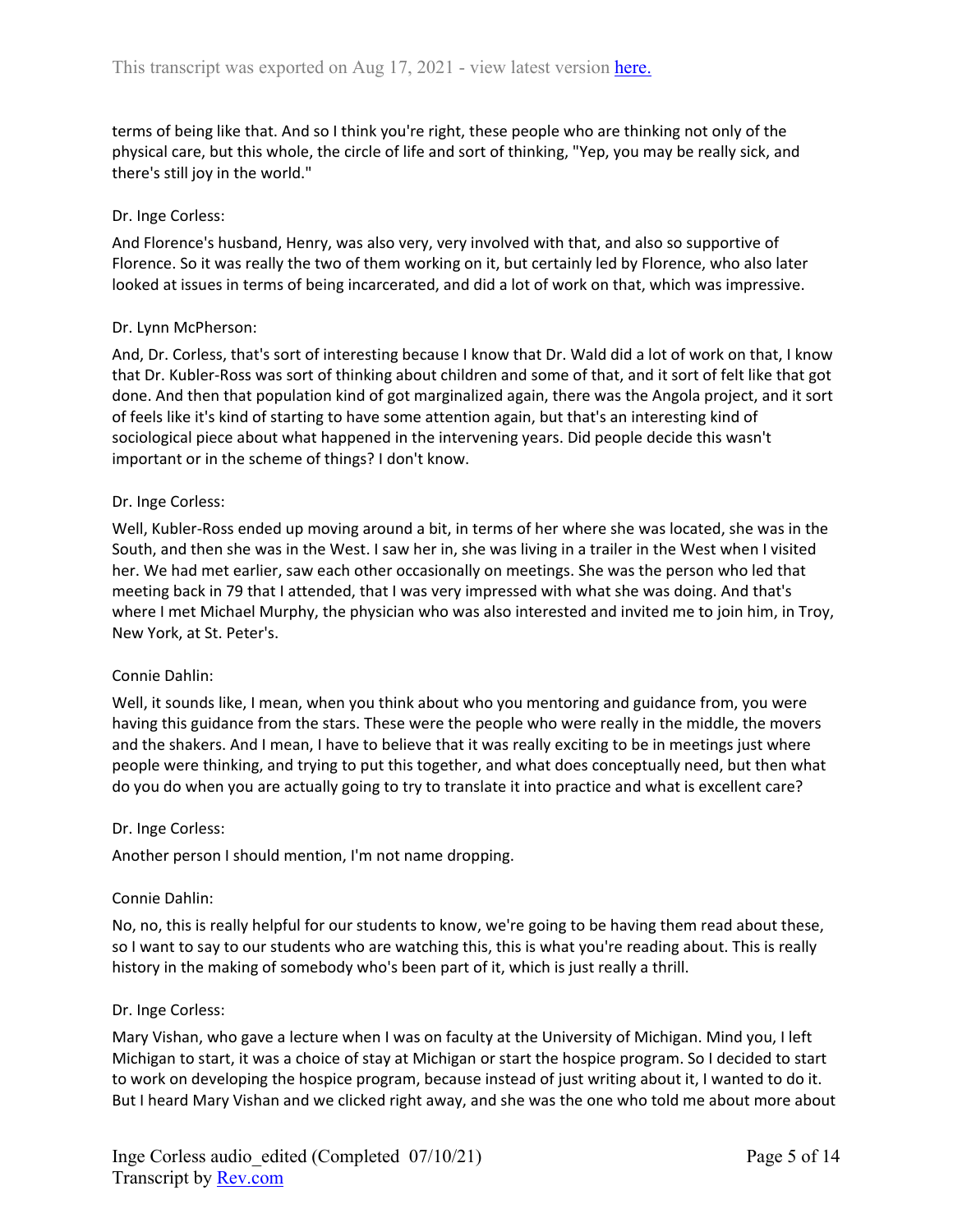Bal Mount and the program there, and supported my going there for a month to see first hand what it was they were doing. And she is still active in her own practice now in counseling, she's been very, very impressive and her name should have come up. If it hasn't, she's been very impressive over the years, and I think just a major influence, certainly in the early days. And then, as I said, she is continuing her practice, a psychosocial practice.

# Connie Dahlin:

She really, for the students watching, she really also has been focused on caring, particularly for nurses, caring for themselves, that this is emotional work, and that you can't be effective unless you take care of yourself. So, really early about wellbeing and resiliency, and I think the other part about, in my mind particularly, because I think sometimes people are drawn to hospice are people who have had experiences and that can help their practice. I also think there's people who've come to it trying to work out their own things. So she was really good about sort of saying, you need to kind of be aware of yourself because it's not for the patient to heal you, you need to heal yourself, but you need to be aware about the environment that you're going to be working in. So when you think of [crosstalk 00:23:39], go ahead.

## Dr. Inge Corless:

She was one of the early ones to talk about that.

## Connie Dahlin:

Right. Yeah. So when you sort of think about, so we've kind of passed through, and then we had the AIDS crisis, and you started doing all that work, were there things that you felt like you'd learned early on that you could bring to that work to make it richer? Or were you sort of feeling like this is a population that is so important for us, that's going to kind of be an indicator for how we're going to be able to move forward with non-cancer diagnoses?

# Dr. Inge Corless:

Actually, when I started doing the work and it was research that I was doing when I was doing a post-doc at University of California, San Francisco. And I had done work with Dolores Krieger, I don't know if that name is familiar to you, but it is, you're shaking your head.

### Connie Dahlin:

I am, but I might've because of where my studies have been. Dr. McPherson may not know who that is, and our students may not know, so please give an explanation.

### Dr. Inge Corless:

Well, she was one of the people who really originated, I think, therapeutic touch. Therapeutic touch is something you do, you don't actually touch the individual. We feel that we extend in some ways beyond our body in terms of the energy that's beyond our body. And I was looking at a lot of information on relaxation and then did the courses, both with her, I went through all the different courses, two or three courses we had to take to complete our training in therapeutic touch. And she and I communicated for a period of time afterwards. But I wanted to use it, at the time I was at UCSF, we didn't yet have any treatment for AIDS, so that gives you an idea of how long ago that was. We had no treatment at all, and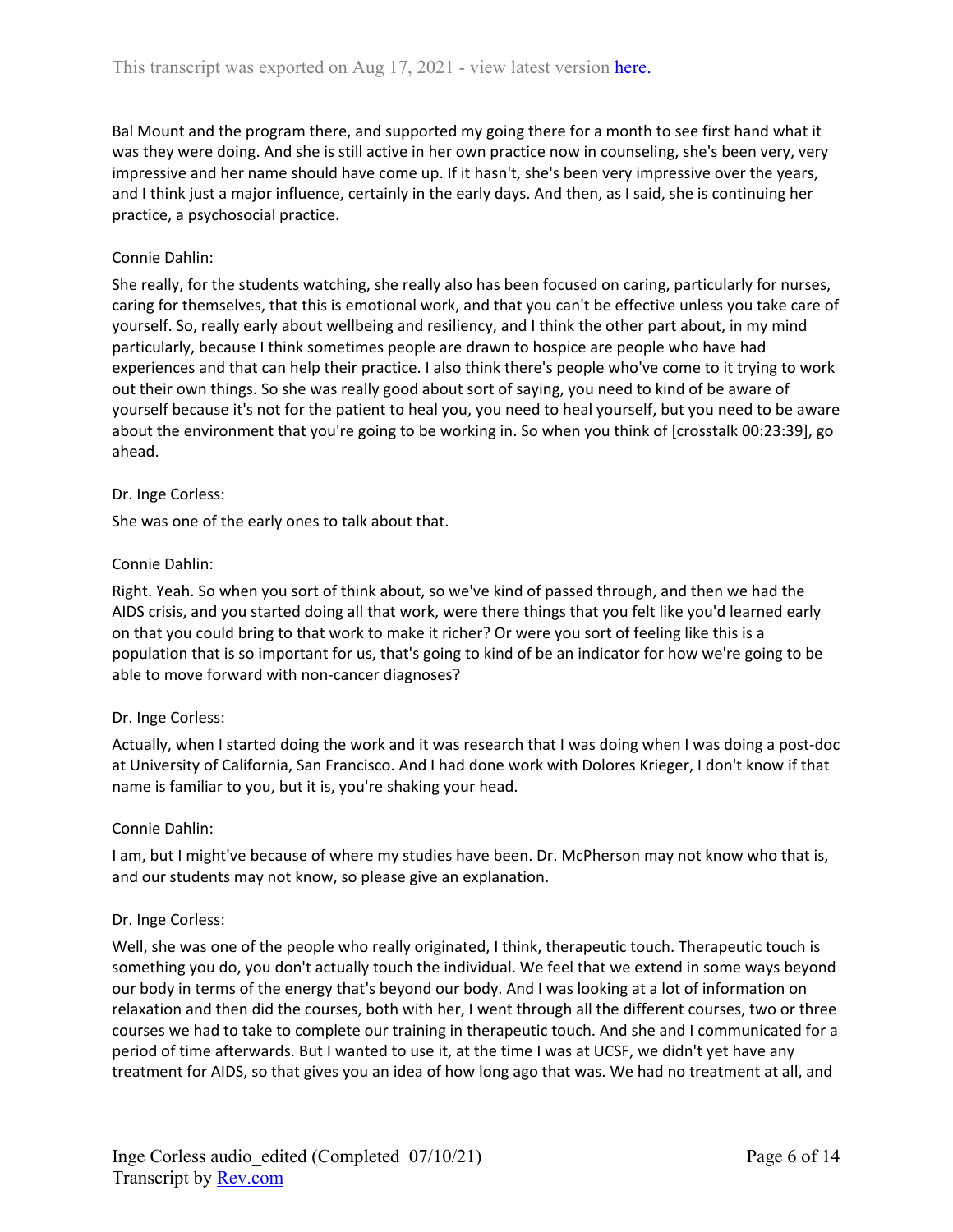I thought, well, if it's the immune system, what can we do to quiet the immune system? How can we just sort of try to bring it down a little bit?

And I thought about relaxation therapy and therapeutic touch, and so developed an intervention that I used with these individuals. And I actually did the research and reported it at the third meeting of the International AIDS Conference, where I saw, Anthony Fauci.

### Connie Dahlin:

Oh my gosh.

### Dr. Inge Corless:

At the time he was carrying a little baby boy in his arms, and I have subsequently seen him, and he said that little baby boy is grown up now, after all the years that have passed since then, in terms of the work we've done. It was wonderful. I also developed audio tapes, and subsequently video tapes, on relaxation and thinking about it for other situations, such as, bone marrow transplants at the time were really isolated into a room and everyone spent so much time alone. And I thought, well, how can we use that to empower people to where they have a role and they're not just sitting back, they have a role in their own well-being.

And so I had proposed that for a study on bone marrow transplants, but back to HIV, as I said, I developed a tape that they could play in the morning, in the evening, or more if they prefer, a relaxation tape to help them, that they could use at home, and in between the times they came to see me in the office. And one of the things that I had them do was draw a picture of themselves. And everyone would say, as I would say as well, I don't know how to draw, but drawing the picture, I then asked the individual to tell me about their picture. And telling me about their picture is telling me about what's going on in their lives, which is what I wanted to get a sense of, because it's easier to talk about that person in the picture then perhaps talk about themselves.

So it's something, I mention it now because I think it's a very good modality, and I've never discarded those pictures. I may do something with them yet, because I think they were really very, very special, obviously without the names, but I think it's just a very special way of examining what's going on because you have a whole series of pictures of how the person is feeling. [crosstalk 00:29:01] words, but it's not the same.

# Connie Dahlin:

Right, no, I mean, I think that's kind of beautiful and in some ways it's for anybody, for family members, it would also be an interesting part of them having that piece of that. So when you think about where we, I mean, and you've continued to teach at the Institute for the last 20 years or so, and have had a multitude of students. For those people who don't know, the MGH Institute started off with, part of MGH as diploma nursing, and then it moved, but it was one of the first progressive programs in the United States that did entry level as a Master's to Nursing, and then expanded to have a lot more disciplines. And so you've taught physical therapists, you've taught nurses, you've taught PAs, you've taught speech and language pathologists, occupational therapists. So, I have to believe that that makes you feel hopeful for the future in that you've been able to impart this knowledge about hospice and palliative care, but what are some of the messages that you feel like your students need to know now?

Dr. Inge Corless: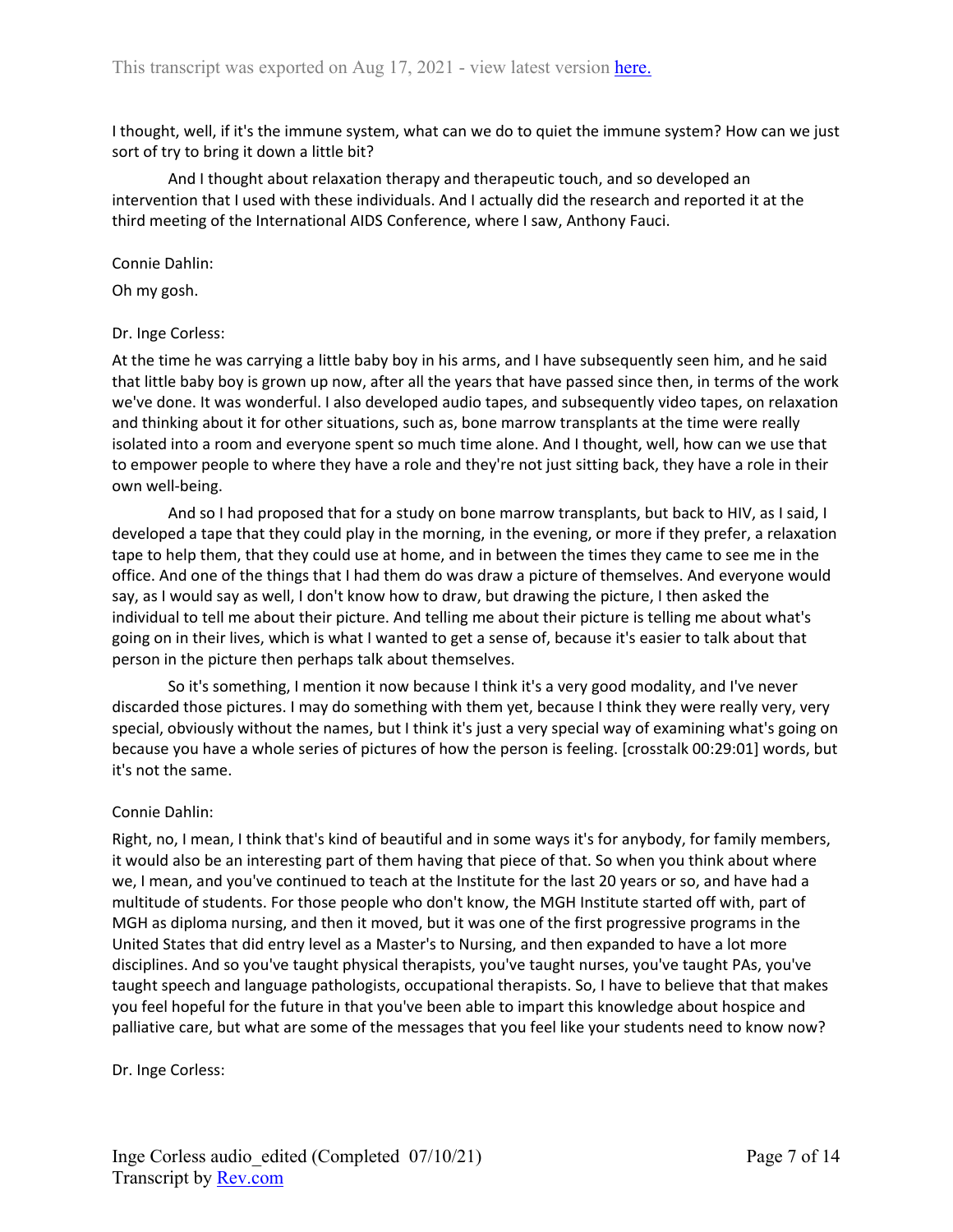When I was thinking about it this morning, it occurred to me, I don't think we ever anticipated the pandemic. Even Ebola was over there, wasn't here. The pandemic now, is very much here, and there's so much work that needs to be done. I don't think we've really, yet, done anything about all the people who have lost loved ones because of the pandemic. All the deaths that have occurred because of this pandemic, we see the numbers, but they're just numbers. These are people, every one of those ciphers is a person who has a family, who was cared for by one or more people, cared about one or more people. What about big grieving process? What are they taking with them? What sort of support have we provided?

One of the things that I'm still running, something called the Hope Nursing Conference. I do that once a month, I'm the moderator. And I brought in a woman who is key in Ireland to developing, what they have an Ireland is, whenever anyone dies, they do an estimate of how much grief and support they may require. They take a look at the situation and do an estimate of how much bereavement support they may require. If this is a death that was anticipated, if this is a person who is well into their seniority, I'm not defining what seniority is anymore, but well into their seniority, has lived the life they've wanted to live, there may be less need for support than there is for someone where it's a death through violence, a death unanticipated, a death for a younger person with COVID.

All of these things might make a difference in terms of the needs for grieving. And what they're doing in Ireland is assessing that. In Canada, they're also looking at that, how can they do that for Canada? Ireland is a little bit more self-contained in terms of the population, but how do you do that in a major country like Canada? And then looking at that, Susan Cadell and Mary Ellen McDonald are looking at that in Canada. I don't think it's anything we have discussed yet, and I wonder whether any of your participants for these podcasts have mentioned that to you.

### Connie Dahlin:

No, they haven't, but I think that that's also really important for us to. We know that our students are going to be thinking about different areas. I think what you're speaking to is, I think sometimes we think about pain and symptom management, but I think you're really speaking to this loss, grief and bereavement, not only in how to identify people, so thinking about the assessment piece that you're talking about. But I think the other part is, and I know that we've had conversations before, this recognition by some of our population, but not by all. The United States doesn't like to look at grief and bereavement as a psychological issue, and yet we know when we're looking at people's health care that a lot of people's health issues are based in a lot of grief and bereavement, but they cannot address. And so they cannot address it that way, then it actually manifests itself in a physical realm.

And we have yet to address that in this country, of really looking at, prior to the pandemic, what loss, grief and bereavement does, and the financial implications, sometimes as you know, that gets attention when we put dollars to it. I don't like that, but, the reality of it. And then, so what is this going to do? And I think people are so anxious to go back to normal, but I think all of us in this, right now, on this call would say, we're not going back to a normal. That normal is gone. So whatever we're coming to, we don't know what it is. And I think people are anxious about that, how do we even measure that? Because I thinking that your comment about when it looks like there's a, I can't remember the saying, but when it's a statistic like that and the number goes up, it depersonalizes it. And yet every one of those was, what you're saying, an individual experience. And I think that's really important for us to remember.

Dr. Inge Corless: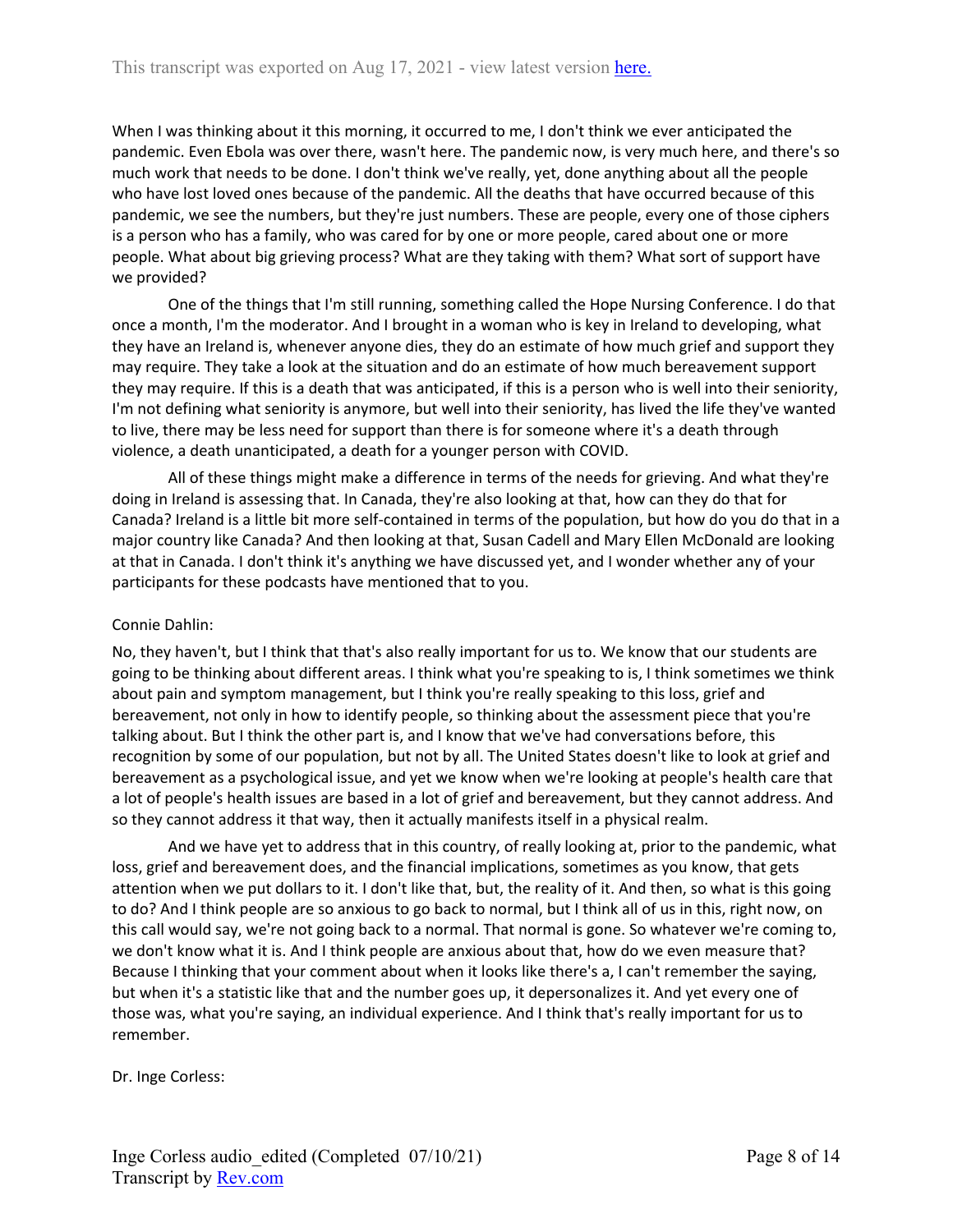And some of the TV programs, CNN for a while, would make that more palpable by showing someone, talking about someone who had died, about that person who had died, so that it wasn't just a number. These are individuals with family members and friends who care, and who have experienced the loss of that person in their lives in a very palpable way. Although that person will always be in their lives, just as people that we've known who have died. Florence Wald always be in my life. She was just a remarkable woman, who actually came up here and she and Cecily Saunders, when I was living over in my other, came to my apartment, and we had just a small gathering there when Cecily was in Boston. So it was just a remarkable time.

And then what we've lost during this pandemic, being together in those sorts of ways. Well, a lot of people think about traveling, I think about traveling, but it's all a very different environment that we have now. And you're right to think about what it's going to be like in the future, and what is it going to mean to provide palliative care and be aware of, as we have in the past, with our rituals, various rituals, that there is a grieving period, things that we haven't been able to do. But I'm trying to think of, I was speaking of something else, I should have written it down, when you were speaking, but it provoked some other thoughts of what's going on and how we are going to be able to provide the sort of care.

Oh yes, I do. One of the things I want to be sure that the students understand is, it's not all giving on your part when you're involved in this. I received a lot of gifts. I don't mean that tangible gifts, I mean the gifts of people sharing with me. One gentleman, he had spent time in the Antarctic and he had his wife bring in pictures for me to see of him and his time in the Antarctic. That was a gift. I mean, they weren't for me to keep, he wanted to show me the pictures. But the fact that he did that was a gift.

There were other gifts, a woman who I was a consult for and came in to see her, and she said, "You look tired, you need to get more sleep." I thought that was just... What a gift. She was letting me know, she was a wonderful woman whom I enjoyed thoroughly, seeing her and trying to be helpful to her. But it's a reciprocal process, our patients and their families give us gifts as well. I have many more examples.

Oh, I have to tell you, one of my people I saw at, I was at Mass General, and I would go around, and I would do my rounds earlier in the morning, and he teased me about the fact that I was always there before breakfast with him. And it was just having some fun with me, he was a younger person who was seriously, seriously ill, and then he died during that hospitalization. But the fact that we could have some fun together, that he could tease me, and I could indicate that I enjoyed the teasing and the humor. That's so important, just being there, that's a part of being human, and we need to remember our humanity as we do this.

# Connie Dahlin:

Sorry, I think of just all the different experiences and things that you've had with all the different people. I wonder what you think about, when you look over, you were there before the benefit, that's sort of the evolution process, the benefit, AIDS care, kind of think about this international work, where we are now. What are some of the things that you think that a PhD student who's going to be a leader by doing the PhD, but also as an interest, what are some of the things that they need to remember, or take with them as they step into the next role, that you feel like we didn't either get right, or you need to hold on to this?

Dr. Inge Corless:

Do the research.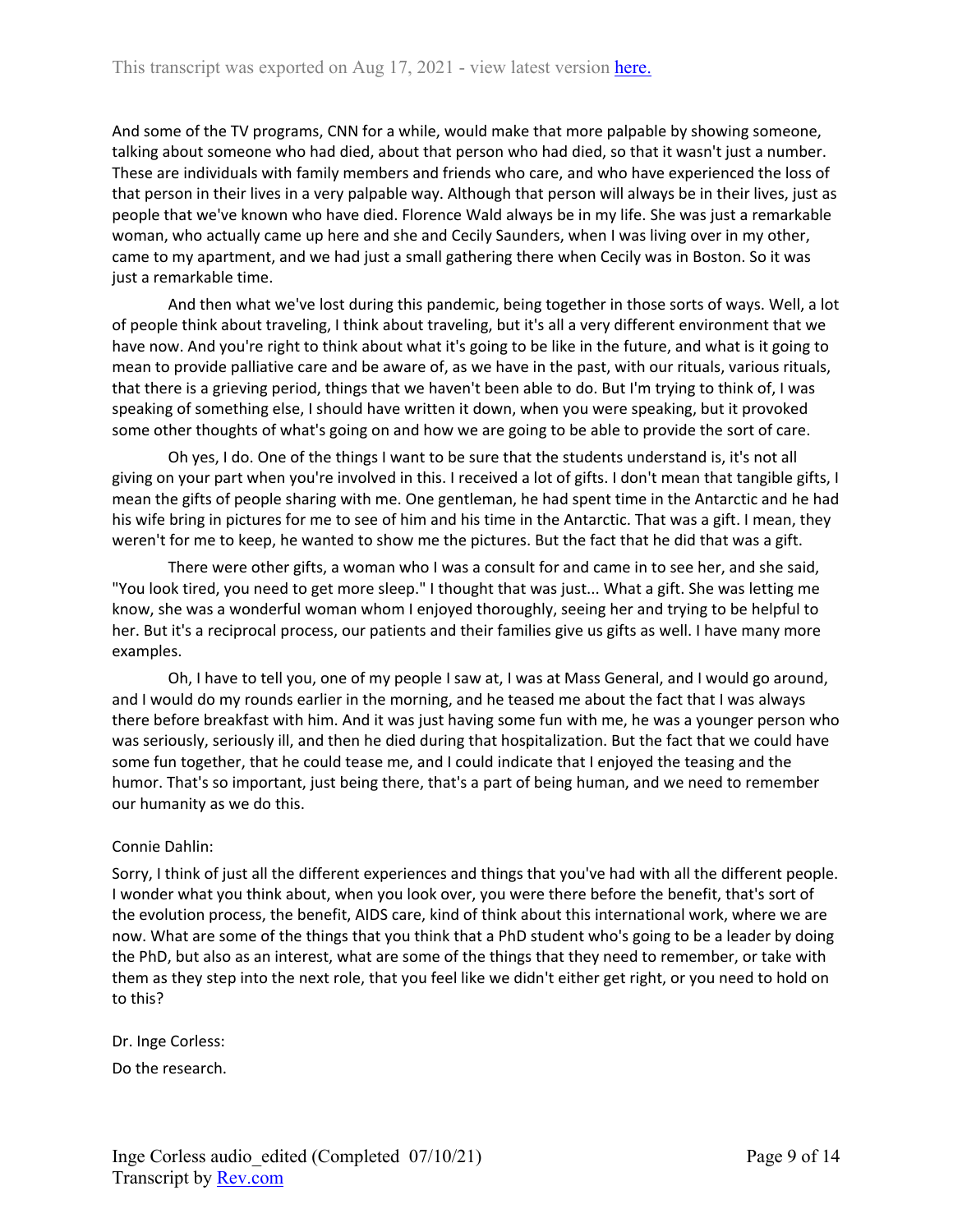## Connie Dahlin:

Yeah.

### Dr. Inge Corless:

Do the research, get the data. Unless you're someone who is well-known and has a reputation already, like Dr. Fauci, he can just speak. But the rest of us need to show what's the data, what have we found that supports what it is? And it may be data that somebody else has done, but be sure that it's fairly recent, depending upon what you're arguing. I'm surrounded by all sorts of articles that I've written on just a variety of subjects, but they all come back to death and dying and loss, and life and living. My most recent work, where now we're waiting to hear from the publisher on a paper on caring, I'm very interested in caring and what that means, and that is so central, to listen and provide care.

## Connie Dahlin:

That's also timely because the American Nurses Association just updated their scope and standards, and their definition, and they have been very deliberate about putting caring in it, and then this whole advocacy piece. So I think that's fascinating.

## Dr. Inge Corless:

Absolutely. We're the voice, you're so right. Advocacy is so important so that our patients and our families get what they need. The other thing I think is important is treating people as persons. I got that, I wrote something up, I think it will be published in the state newsletter. But I think treating people as persons, we just recently had a salute to nurses, and in that salute to nurses, I was really curious to see who was writing and what were they saying? So I've now collected the data on what was there, I'm just using what's in the newspaper on the salute nurses.

And I'm just using the ones right now that patients have written, and what is it that they find valuable? Is it what we do in terms of actions? Like making them comfortable in their bed? Or, one person wrote about the fact that the nurse always got the context that this person needed to be able to go forward in terms of their care. But is it the activity? Or is it something about the individual themselves? There's always interesting questions to ask, and we talk about nursing, and I would always think about it, it is what we do, but I think it's also how we do it, that makes a difference.

### Connie Dahlin:

Which I think is for all of the disciplines. I mean, we all can have a task part, but if we just do tasks, we could be a robot, and so it is the personality behind the action.

### Dr. Inge Corless:

And how we do it, it's how we interact with a person. How we help them prepare for discharge, how we answer their questions when they're concerned about what they need to do, rather than just doing it. What I'm concerned about in nursing is that we're just running around, we have all these tasks that we have to do, and I understand that they have to be done, but it's still how we do them, and how we interact with our patients.

I had a relative who was in the hospital, and who was given a nice warm breakfast after having been in overnight, and five different professionals came in, did what they had to do, which interrupted her from eating her breakfast, and by the time they were finished, the breakfast was cold. And I thought, what's wrong with this picture? We are looking at our time, and not the patient's time and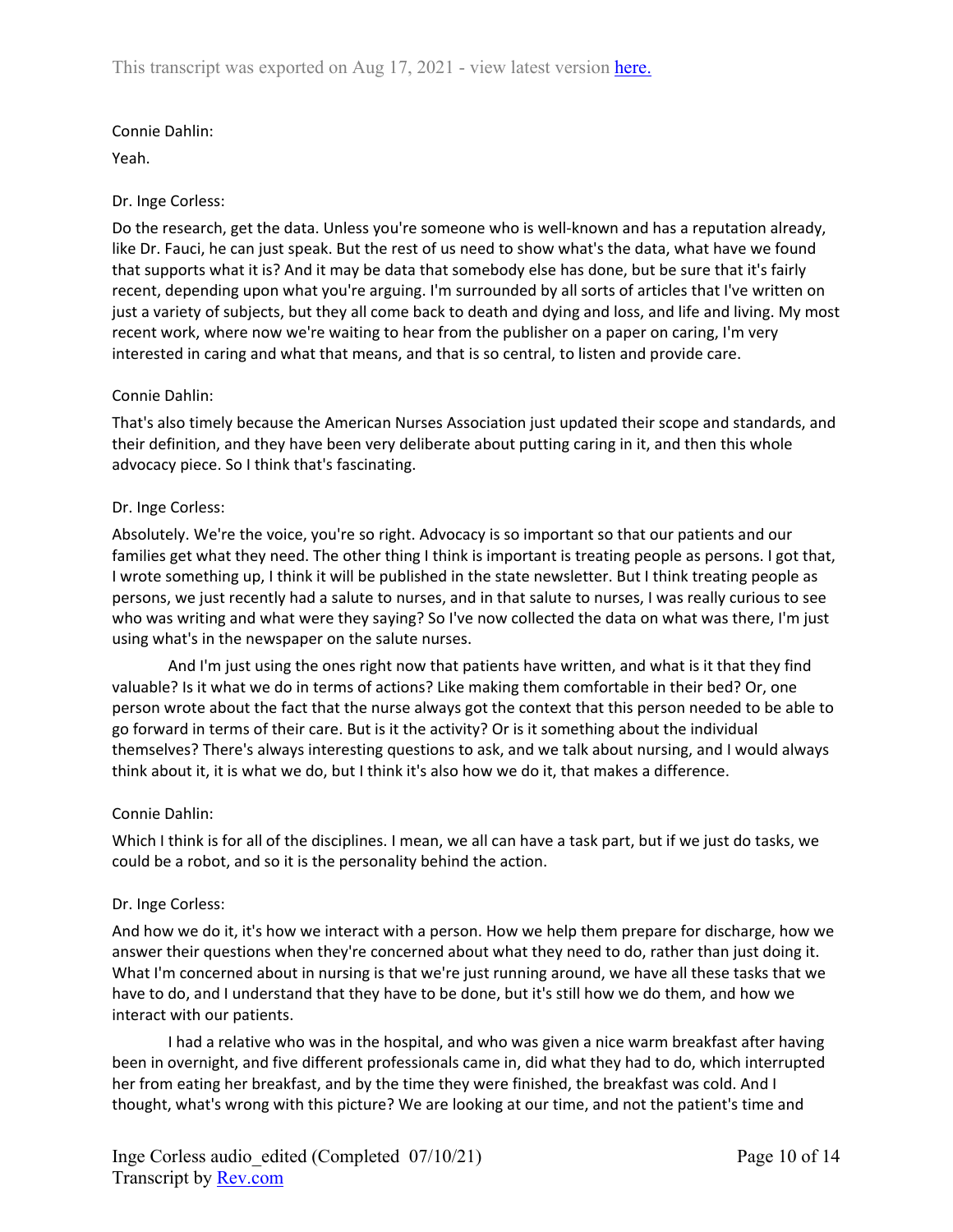what they need for themselves. And having a good breakfast, we all would urge that, nutritionist among us, most of all, and yet, we organize our time in ways that meets our needs, but not necessarily the patient's needs. So I would like people to be more concerned about that.

### Connie Dahlin:

I think that's been a theme that I think a lot of, because I think that when you look back at the sixties and seventies, where we moved care to the hospital, it was for our convenience. And I still maintain that when it's easy for us, it means it's hard for the patient, that we don't have more evening hours, that we don't do more weekends, because that's when the crises happen, right? And the families in having to take over, and so it's been interesting because I think people say that's wrong. But if you think about a changing society, people, this nine to five, or seven to three, is this artificial thing that we did based on the workings of a hospital. So you have pharmacists, PT, everybody, you have a shift from seven to three, whatever, that's kind of taking from factory work, where that was the time shift, and thinking about that.

So I think you're right about how do we teach that? And I think that's my thought about, when you have this intergenerational part, those of us who are older in practice, we had to learn communication skills before we learned the tasks. But now, we have this younger population that has grown up with technology, which is great, and they're very good at it. I think the flip side is sometimes their comfort with the face-to-face communication, which is what you need in health care. You can do some telehealth, and I think that that's a really added benefit, but it's still meaning you're communicating with somebody and not just texting. That's a scarier process for them.

I remember when I used to have students that I would mentor, or precept from the Institute, I did the bio behavior principles class, and I would have groups of students. At first when they got assigned to me as palliative care, they would always say, "I'm in the wrong practicum." And I'm like, "No, no, you're in the right place, don't worry. We're going to focus on communication." But my whole point was to have them go interview patients together because they would say, "Oh my gosh, I'm going to die." I'm like, "No, I actually know what dying looks like. You're not going to die interviewing a patient. But you do need to go in there and learn this art, if you will, of understanding their story."

And I think for some people, for our younger generation, that connection is the one that is harder for them. They can do all the technology and do all the other stuff, but that personal part is just a different skill that they're not taught, even going through high school and all of that. Everything is done group work, doodle that you don't have to have a meeting about.

### Dr. Inge Corless:

You should be asking, what are my needs, but most importantly, when we're with patients, what are my patient's needs?

Connie Dahlin:

Right.

Dr. Inge Corless:

I'm not saying that we shouldn't pay attention to needs to get things done, needs for rest and relaxation, or any of that, for the caregiver. It's clearly very, very important. But when we're with a patient, what are their needs? And how do we structure things so their needs are met?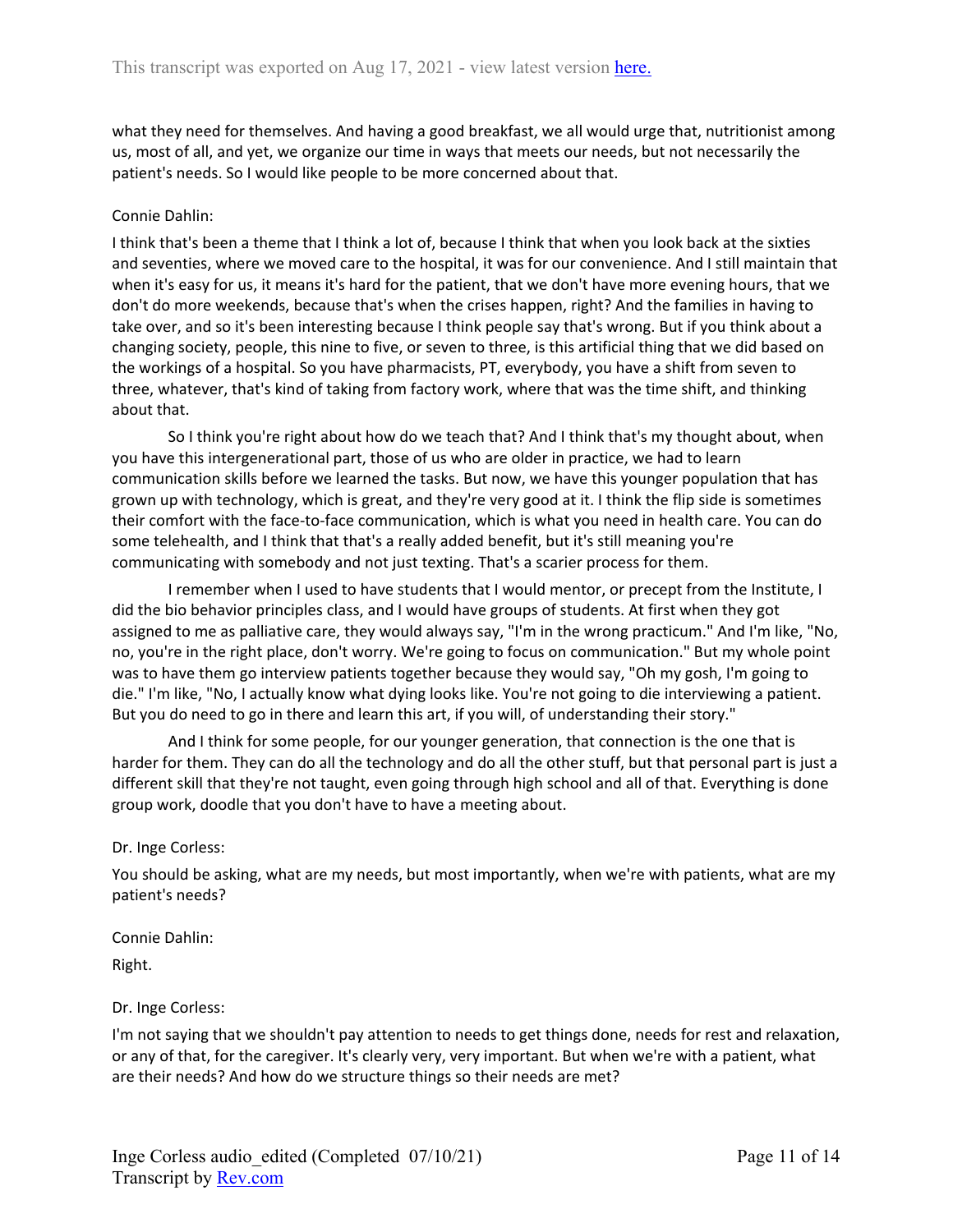Dr. Lynn McPherson: When you think about, so going forward in the future-

Dr. Inge Corless: I hate to do this to you, may I just?

Dr. Lynn McPherson: Sure.

Connie Dahlin:

So I know we've had a lovely time with you, Dr. Corless. As our last question to you, I just wonder, since these are PhD students, you've said research and data, are there any other areas that you think, right now, are needed for them to focus on for research?

Dr. Inge Corless:

I think I've mentioned the aftermath of the pandemic.

Connie Dahlin: Right.

Dr. Inge Corless:

And that aftermath is not just in the United States. What's the aftermath in other countries? What's the difference between our having a vaccine that some people want and some people don't, and in some countries without a vaccine, what difference has that made? For a while we thought there was less death in some countries in Africa. Why is that the case? What is it about that environment that may have led to less death? Is there undiagnosed illness that we're not even accounting for?

As you can see, my questions have no boundaries in terms of, I don't say this is what a pharmacist does, or this is what a physician does, or what a nurse does, in terms of asking questions. Questions are questions, and we should follow them and make sure we have, on our team, people with the expertise that we don't have. I've just developed a new team for this study we're doing on HIV and COVID, and I'm so delighted that my co-investigator said yes, and she has skills I don't have, which is terrific. It'll make for a far better study.

So the questions you're asking, to look into the future, I think, be flexible. Caring for patients hasn't changed, except I do remember in one place, not in the United States, where someone was able to smoke some marijuana with someone who was dying, who then, not died right that moment, but in the days that came. I mean, being open to doing things in different ways, being open to learning from other countries. Why is it that there have been fewer cases in certain countries than others? What does that tell us?

There's so much that's happening. What are we going to learn in terms of space? We've got people going out into space, sounds absolutely terrific. Not for me, mind you, I like it here on Earth, but what sort of supply are they going to be for those people who have gone? What does it mean in terms of prevention? Do they all need to be vaccinated so they don't bring some disease, some communicable disease, to another planet? When we get, we're getting there, we're on Mars, so that's a planet. There are so many interesting things that are happening in the world.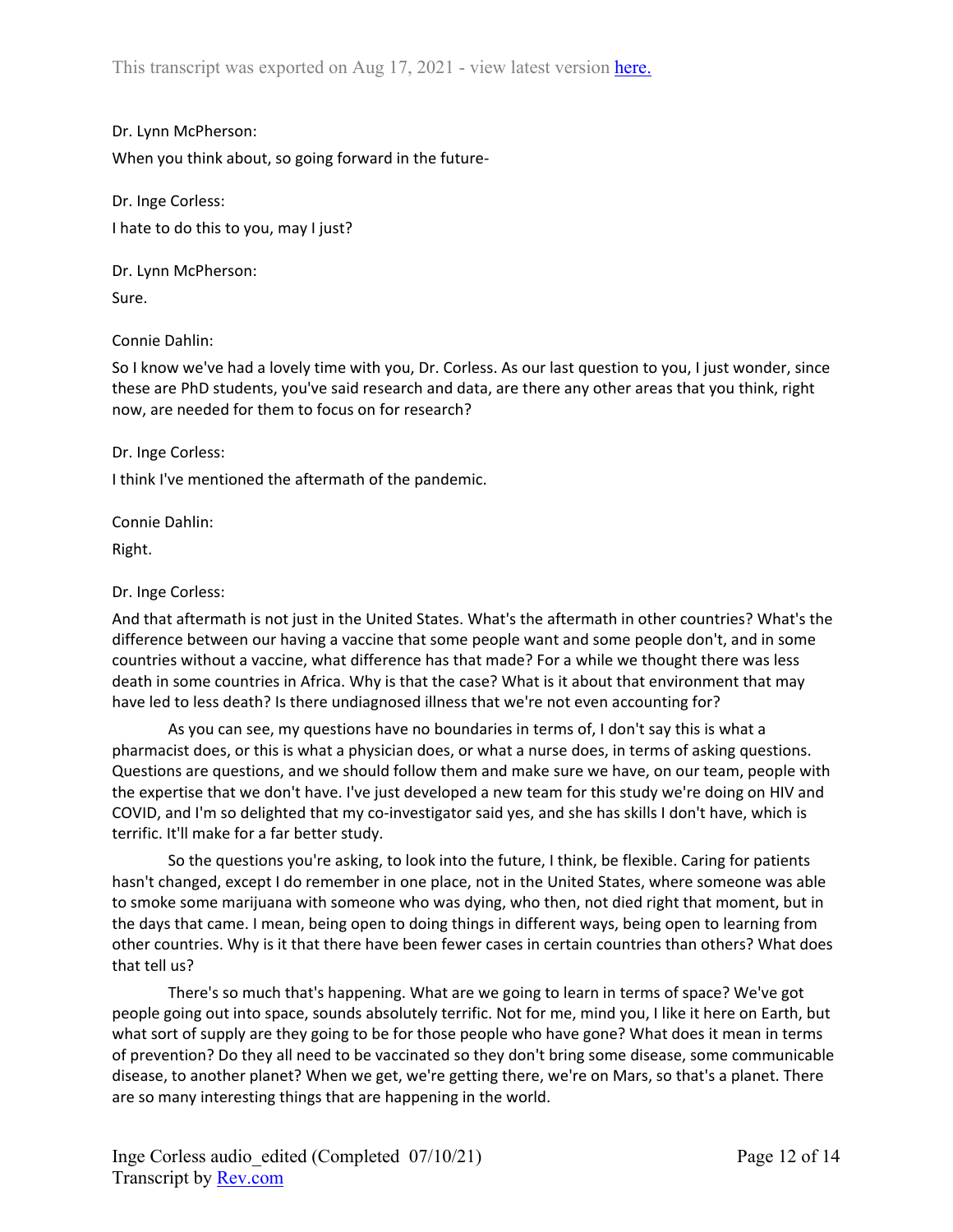I think for the PhD students, just being curious about things, how is it that certain things happen? How is it, it's a question I ask about politics very often, you may or may not want to go there. I don't, except for myself. But just being curious about things as to how it is they're happening and what the implications are for health care for people.

Dr. Lynn McPherson: Can I ask the very last question, Dr. Corless?

Dr. Inge Corless: Yes.

Dr. Lynn McPherson: Does your big old brain ever rest?

Dr. Inge Corless: No.

Dr. Lynn McPherson:

I suspected not.

Dr. Inge Corless:

No. I'm curious about so many different things, and I tried to gather around me some of the things so I'd have the vibrations from some of the things that I've done that are really related to end of life care, and death and dying, and caring for patients. But I really am curious about a whole array of things, and it's wonderful to be curious, you know?

Dr. Lynn McPherson:

Really.

Dr. Inge Corless:

You don't have to go onto TV to be curious about something. You can just go out and take a walk and look around your own environment.

Dr. Lynn McPherson:

Very good.

Dr. Inge Corless:

You have the opportunity to talk with interesting people, like this morning.

Dr. Lynn McPherson:

There you go. Connie, you want to wrap us up here?

Connie Dahlin: